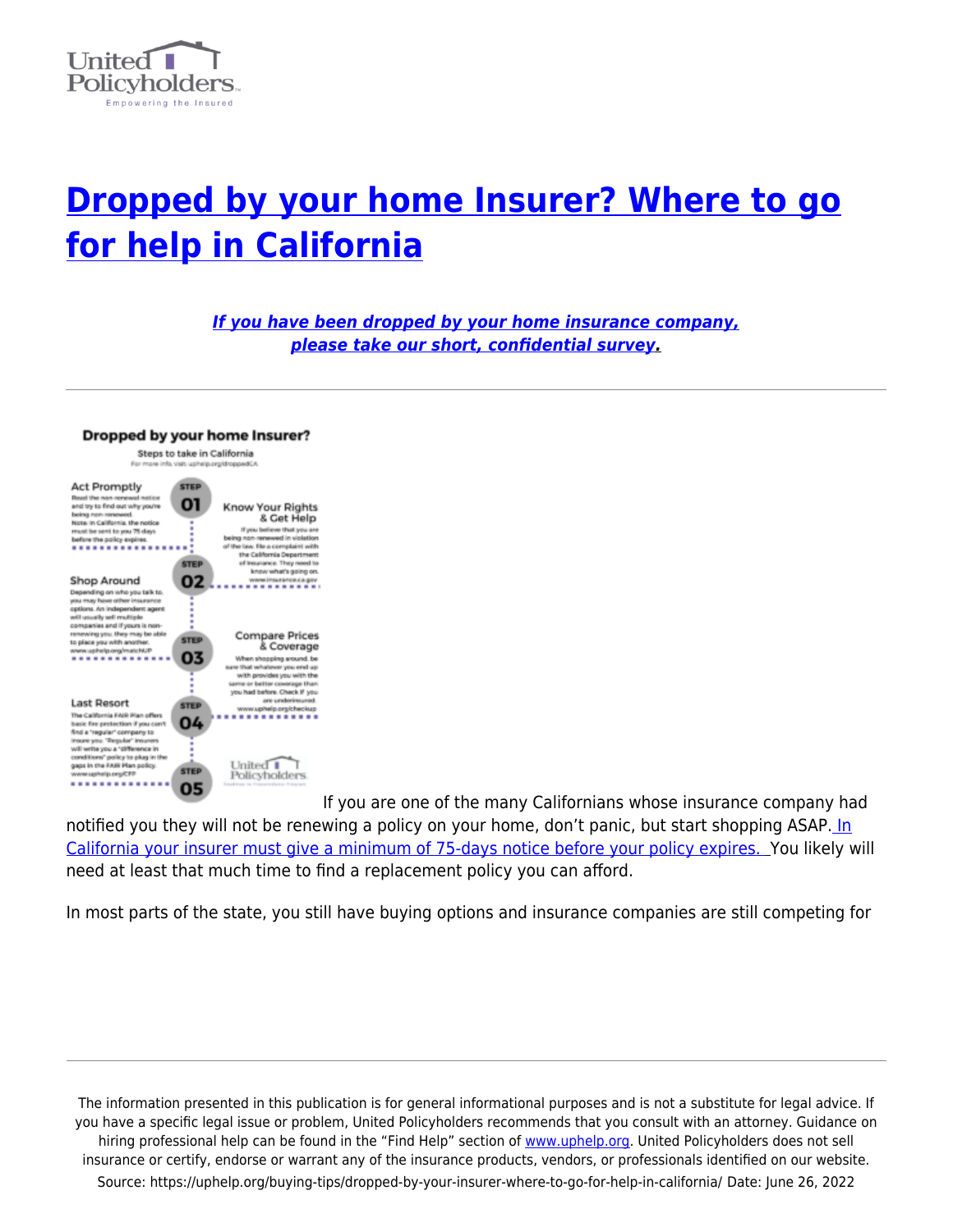

your business. But if you live in a brush-heavy or forested area that's been hit by recent wildfires, it may be hard to find a company willing to insure your home. When you find a replacement policy, it will probably cost more but provide less protection than your old policy. It may be through a "non-admitted" insurer.\* These types of companies are picking up customers that "admitted" (well-known brand) insurers are dropping.

United Policyholders is here to help you shop and deal with this unfortunate situation, and we are working on initiatives to fix it. To learn more about the reasons why so many insurance companies are reducing the number of homes they're insuring in parts of California, visit the Advocacy and Action section of uphelp.org.

## **1) TRY AND GET YOUR INSURER TO REVERSE ITS DECISION AND RENEW YOU\*\***

**Contact your current insurance company** and ask them if there are improvements you can make to your home that will qualify you for a renewal. Give them your best arguments for keeping you as a customer. If you bought your expiring policy through an agent, ask him/her to go to bat for you with the company.

**Contact your local fire department,** Fire Safe Council or elected officials and find out if there is an inspection, fire risk reduction certification or brush clearing assistance program available in your area.

NOTE: If your insurer did not give you **75 days notice**, or their reasons for dropping you seem unfair, seek help from the California Department of Insurance (CDI) at 1-800-927-HELP, [www.insurance.ca.gov](http://www.insurance.ca.gov).

Limited circumstances where an insurer must renew your policy:

- 1. You have a policy with a guaranteed renewal provision. A few companies offer this. Some AARP members who bought through The Hartford have this protection.
- 2. You lost your home in a declared disaster within the past two years: CA Insurance Code at section 675.1 gives disaster victims the right to one or two renewals when their policy comes up for renewal.
- 3. Your home was damaged in a declared disaster with the past two years.
- 4. You live in a zip code adjacent to a recent wildfire.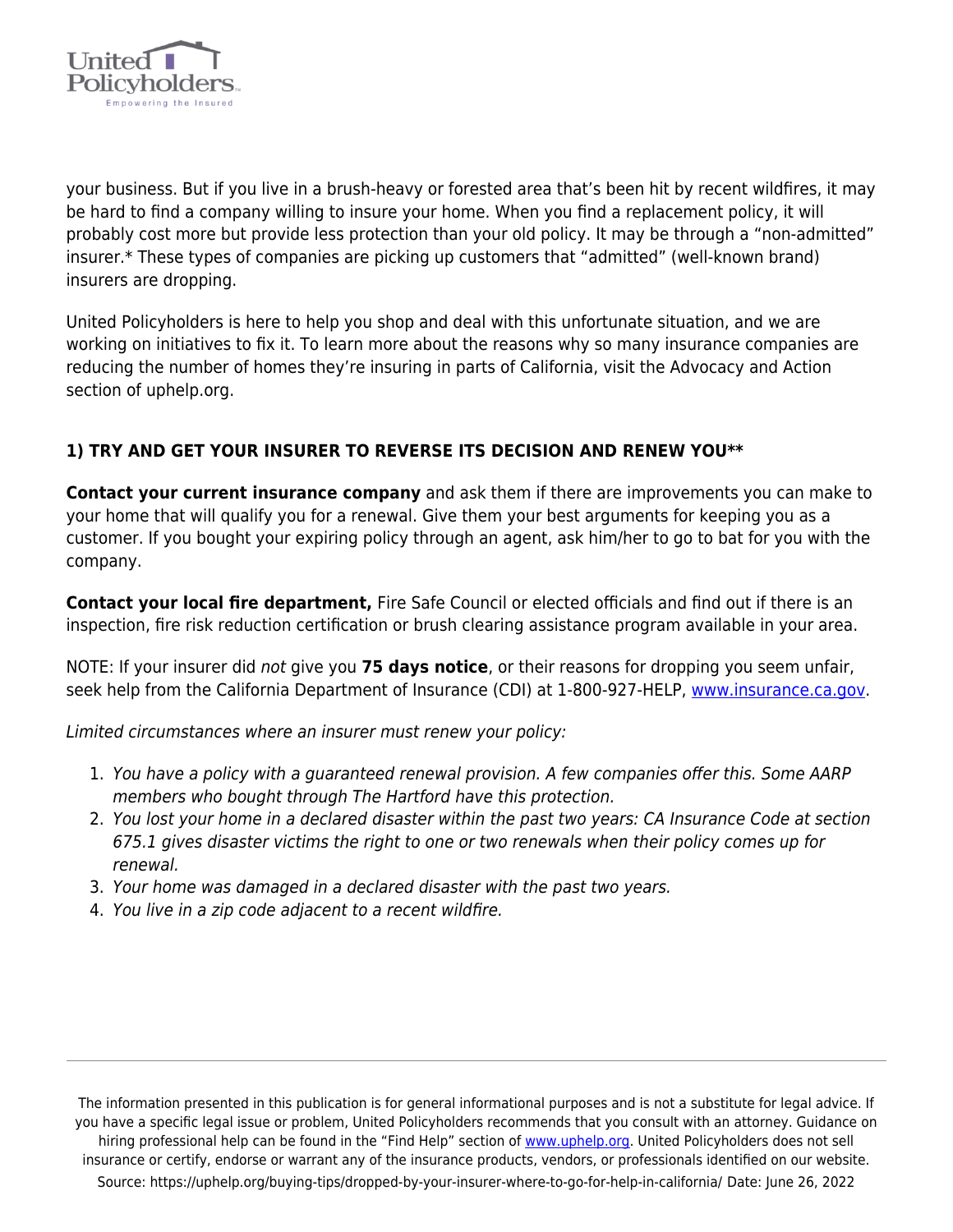

Current Bulletins:  [July 2021 CDI Bulletin](https://uphelp.org/wp-content/uploads/2020/09/bulletin-2021-04-moratorium-july-16-declaration.pdf) [November 2021 Bulletin](https://uphelp.org/wp-content/uploads/2020/09/Nov-10-Bulletin.pdf) Past bulletins include: – [Aug. 2020 CDI Bulletin](https://uphelp.org/wp-content/uploads/2020/09/notice_sb_824_moratorium.pdf) – [2019 CDI Bulletin for specific zip codes that are protected](http://www.insurance.ca.gov/0250-insurers/0300-insurers/0200-bulletins/bulletin-notices-commiss-opinion/upload/MandatoryMoratoriumOnNonRenewalsAfterRecentWildfireActivity.pdf)

### **2) DON'T PANIC, START SHOPPING**

**Contact the insurance agent you've been using, or ask trusted sources for recommendations to an "independent" insurance agent.** Independent agents have relationships with multiple insurance companies. A "captive" agent that sells for companies like State Farm, Farmers or Allstate probably can't help you, as they're limited to only one insurance company.

**Visit [UP's website](https://uphelp.org/), and click on the "Insurance Finder" link in the preparedness section of this website.** Try using the Match UP Insurance Finder.

**Try the California Department of Insurance's shopping tools.** They offer a list of CA home insurance companies with toll-free phone numbers, and a list of companies that sell "DIC" ("Difference in Conditions") policies that fill gaps in Fair Plan policies. [www.insurance.ca.gov](http://www.insurance.ca.gov)

**If your best coverage and price option is through a "non-admitted" (also called "surplus lines") insurance company, check their financial strength rating** with Demotech, A.M. Best, or another agency before you buy. This is important. If a non-admitted insurer runs out of money to pay claims, (becomes "insolvent") their customers are not protected by the same safety net\*\*\* that "admitted" well-known brands have under them, and the CA Dept. of Insurance has less oversight power over them.

### **3) SHOP SMART**

Your policy should cover what it would likely cost to rebuild your home in compliance with current building codes if it were to be completely destroyed by a natural or manmade disaster of any kind. But many policies don't. Don't blindly trust that your agent or insurer is selling you a policy that will fully protect your assets. UP surveys show that 2/3 of U.S. homes are underinsured. Shop for a policy that will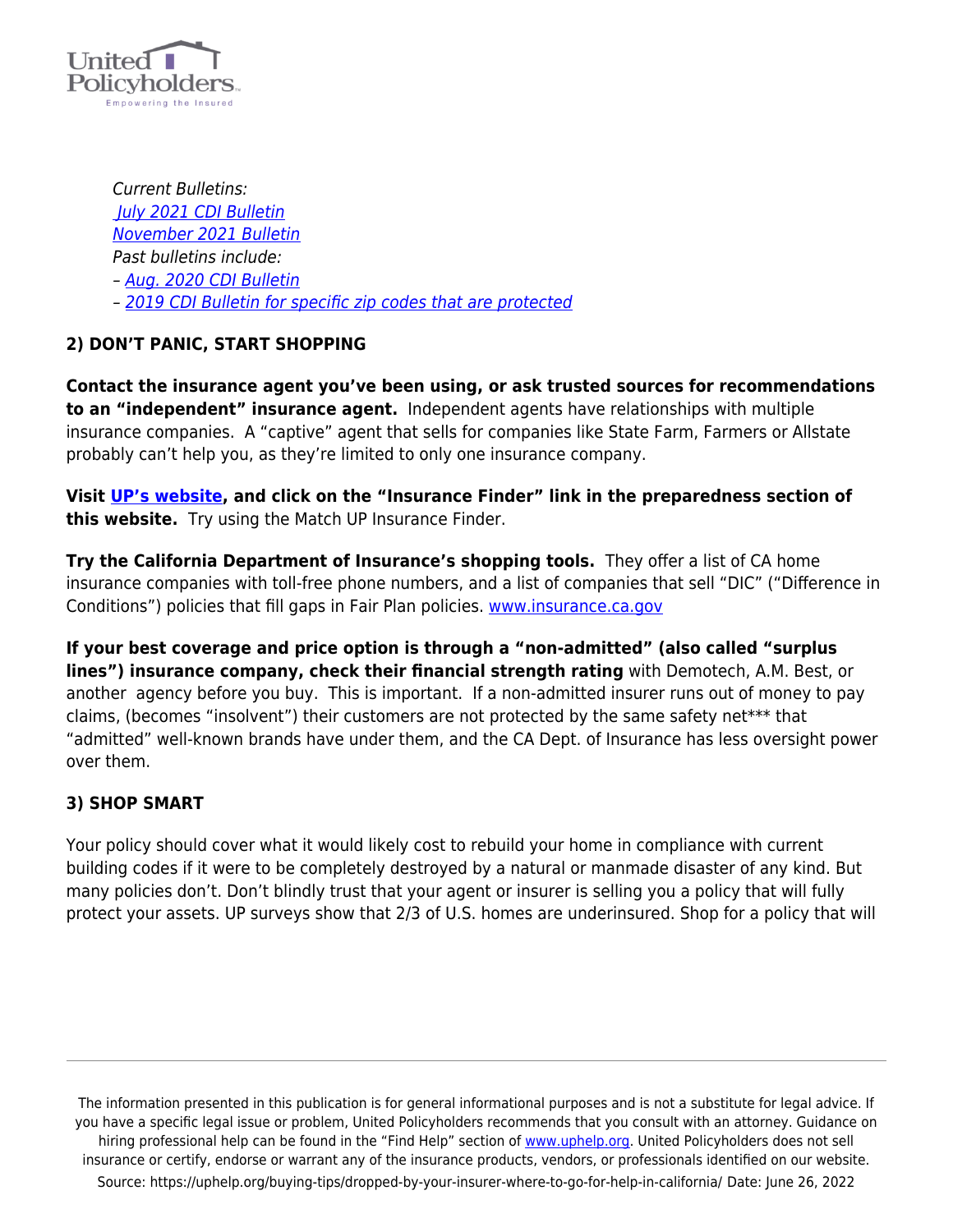

adequately insure your dwelling for a total loss fire, (including building code upgrades) then add coverage for flood and quake protection if you can afford it. Ask the right questions and take good notes while shopping.

- Aim to insure your property for Replacement Cost Value, not depreciated Actual Cash Value.
- Coverage for building code upgrades and an extended replacement cost rider are worth paying for.
- Your dwelling coverage limit should match local construction costs (per square foot) for a home of similar style, age and quality, plus an "extended replacement cost" feature for extra protection.
- Choose the highest deductible you feel comfortable with to keep the cost of your coverage manageable.

### **4) THE FAIR PLAN IS A LAST RESORT**

If you strike out in the "normal" marketplace, you can buy home insurance through the **[California Fair](https://uphelp.org/buying-tips/the-lowdown-from-up-on-the-california-fair-plan-the-last-resort-option-for-insuring-your-home/) [Plan](https://uphelp.org/buying-tips/the-lowdown-from-up-on-the-california-fair-plan-the-last-resort-option-for-insuring-your-home/)**. Call them at (800) 339-4099). **<https://www.cfpnet.com/>** Please review our **[latest tips](https://www.uphelp.org/pubs/lowdown-california-fair-plan-last-resort-option-insuring-your-home)** on insuring your home through the Fair Plan and supplementing the limited protection they provide by buying a "Difference in Conditions" policy in addition.

The CA FAIR Plan is a state-run home insurance program for people who can't find a better option. Fair Plan policies provide only basic fire protection (no liability or theft) and cost more than a traditional policy. If you end up having to buy a Fair Plan policy, we recommend two things: Shop again in 6 months. New options may be available. And, if you can afford to, add supplemental coverage for what a Fair Plan policy excludes. Not all insurance agents are familiar with these options, so visit **[http://www.insurance.ca.gov/01-consumers/105-type/5-residential/carriersDICpolicies.cf](http://www.insurance.ca.gov/01-consumers/105-type/5-residential/carriersDICpolicies.cfm) [m](http://www.insurance.ca.gov/01-consumers/105-type/5-residential/carriersDICpolicies.cfm)** for more info.

\*"Admitted" insurers are fully regulated by the CA Department of Insurance and their customers are protected by CIGA, the CA Insurance Guarantee Association if their insurer becomes insolvent (runs out of money). "Non-admitted" insurers are not.

\*\*With a few exceptions, your insurance company can drop (non-renew) you as long as they give you written notice at least 75 days prior to the date your old policy will expire, and as long as they are following their own guidelines and not discriminating against you. Their guidelines must be objective, have a substantial relationship to the risk of loss, and be applied consistently. Common reasons include wildfire risk, the age or condition of the property, lack of defensible space, type of roof or construction.